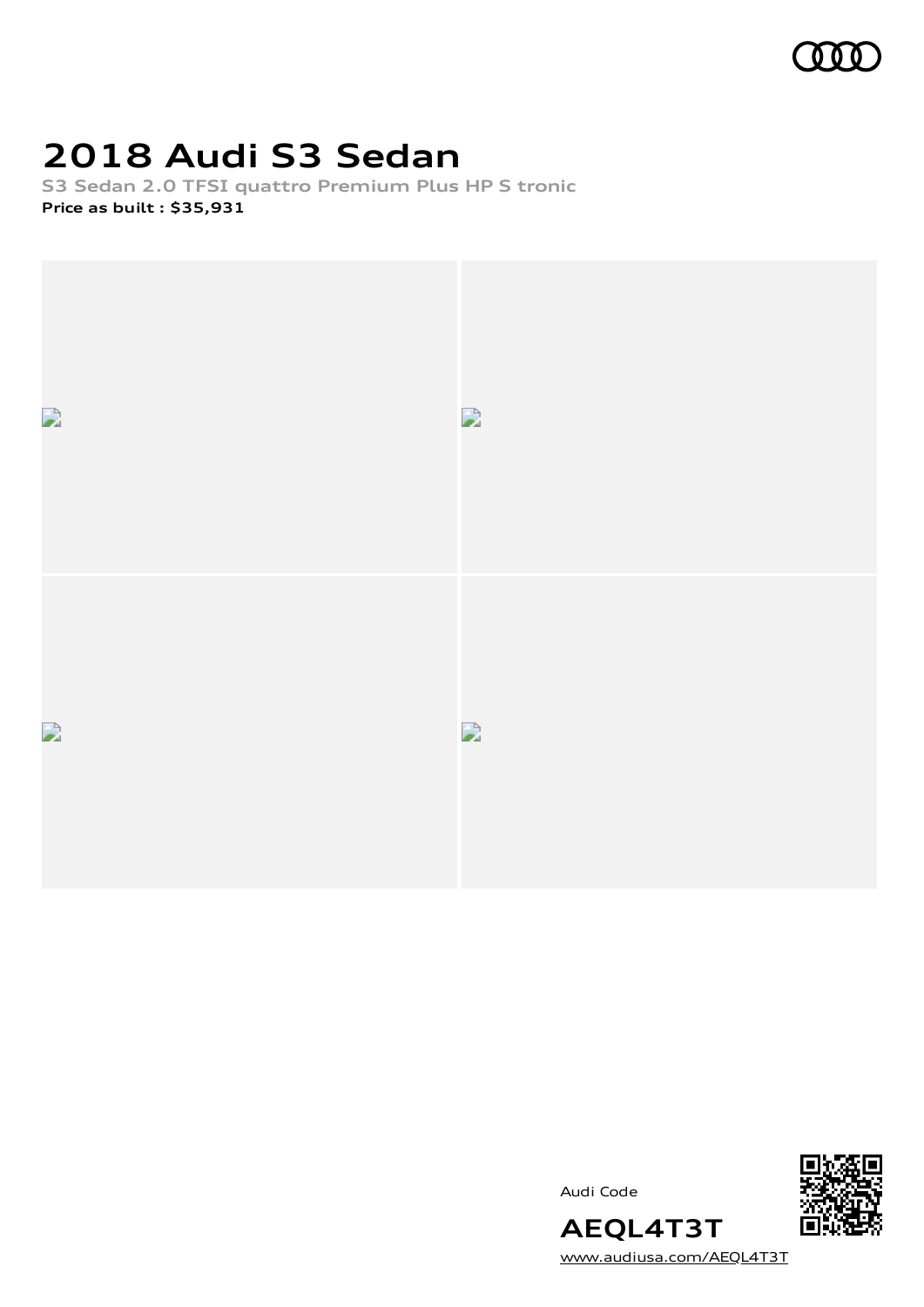### **Audi 2018 Audi S3 Sedan**

S3 Sedan 2.0 TFSI quattro Premium Plus HP S tronic

**Price as buil[t](#page-11-0)** \$35,931

#### **Exterior colour**

Brilliant Black

## $\overline{\phantom{a}}$

#### **Further Information**

|                 | N٥           |
|-----------------|--------------|
| Mileage         | 49,621 miles |
| Type of vehicle | Used car     |

**Warranty**

### **Interior colour**

| Seats     | Black with Rock Gray stitching |
|-----------|--------------------------------|
| Dashboard | Black                          |
| Carpet    | Black                          |
| Headliner | Black                          |

#### **Audi Code** AEQL4T3T

**Your configuration on www.audiusa.com** [www.audiusa.com/AEQL4T3T](https://www.audiusa.com/AEQL4T3T)

**Commission number** 6e45c86a0a0e0971237a

### **Technical Specifications**

| Engine type                  | Four-cylinder                                 |
|------------------------------|-----------------------------------------------|
| stroke                       | Displacement/Bore and 1,984/82.5 x 92.8 cc/mm |
| Torque                       | 280 @ 1,900 - 5,300 rpm lb-<br>ft@rpm         |
| Top track speed              | 155 mph mph $1$                               |
| Acceleration (0 - 60<br>mph) | 4.6 seconds seconds                           |
| Recommended fuel             | Premium                                       |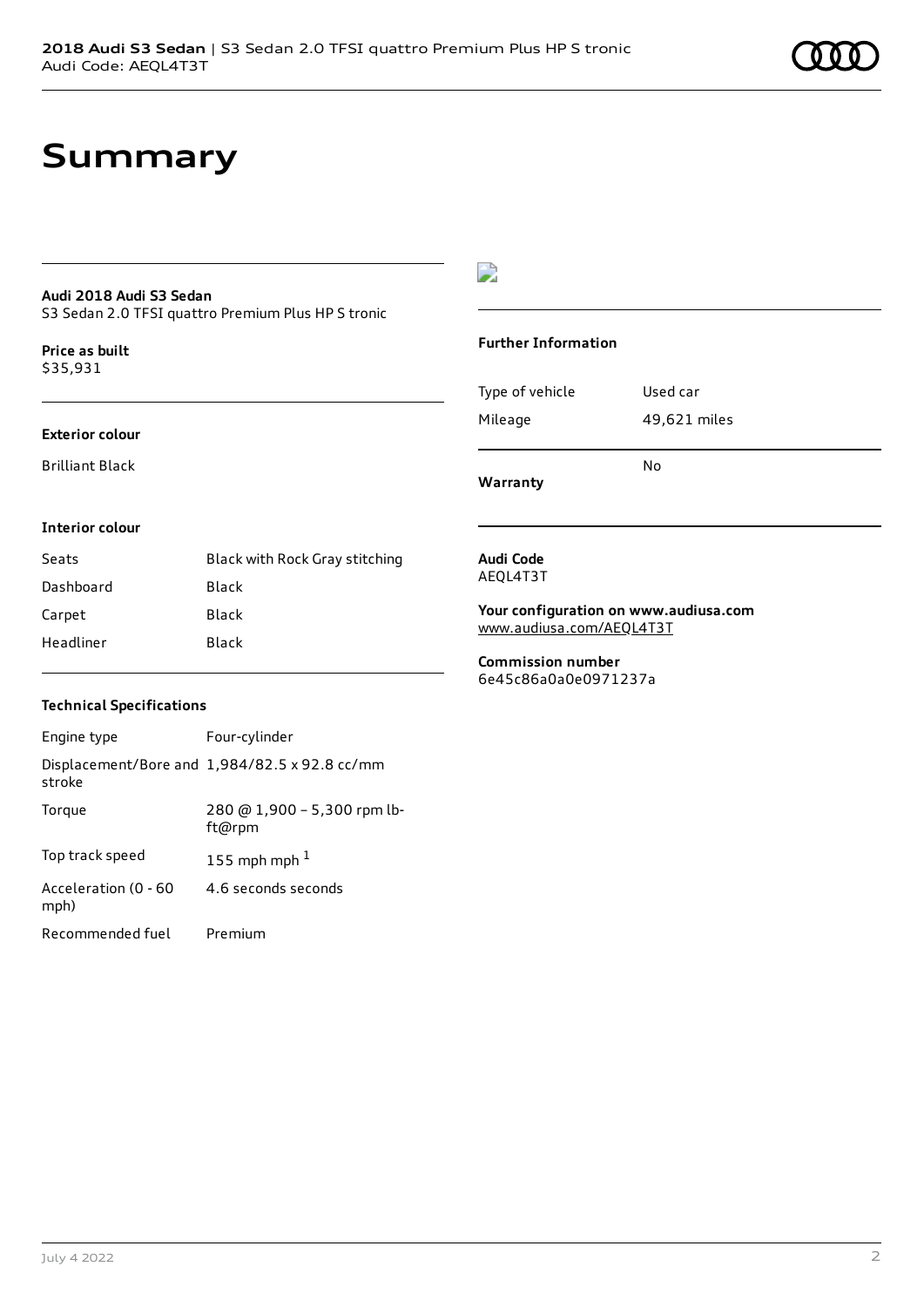## **Equipment**

Brilliant Black

Audi drive select

Black Optic exterior package

19" Audi Sport® 5-V-spoke design Titanium matte wheels

Black optic Dynamic package

S Sport package

Bang & Olufsen® Sound System

Leatherette-wrapped center console and door armrests

Fine Nappa leather seats with contrast diamond stitching

Audi virtual cockpit (12.3" LCD full digital instrument cluster with up to three visual modes: Infotainment and Classic. S, RS and R8 models also offer Sport mode)











**(1/2)**

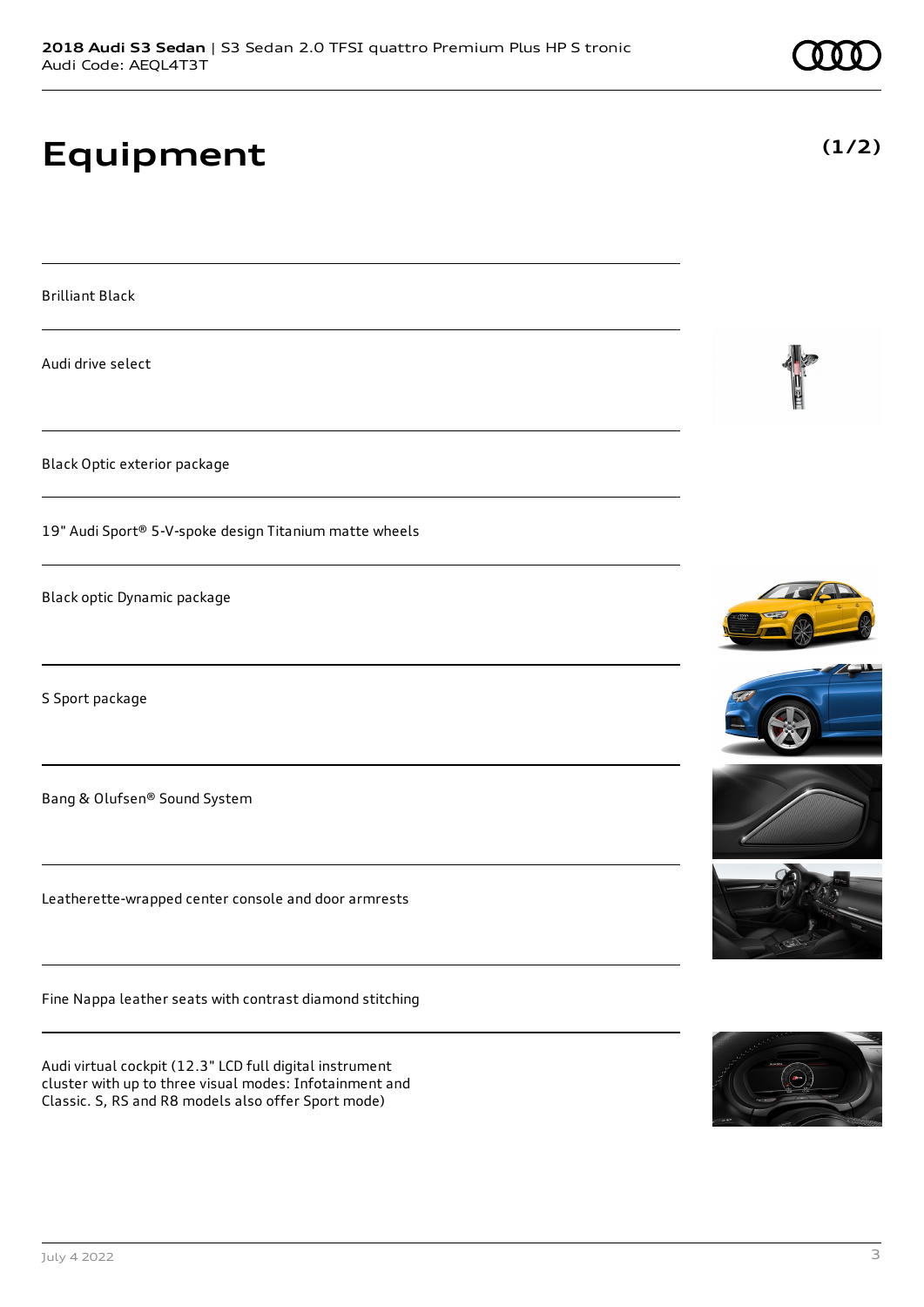# **Equipment**

MMI® Navigation plus

Audi connect CARE assistance and security services and sixmonth trial subscription to Audi connect PRIME and Audi connect PLUS online services

MMI® Radio plus with ten speakers and single CD player with MP3 playback capability







**(2/2)**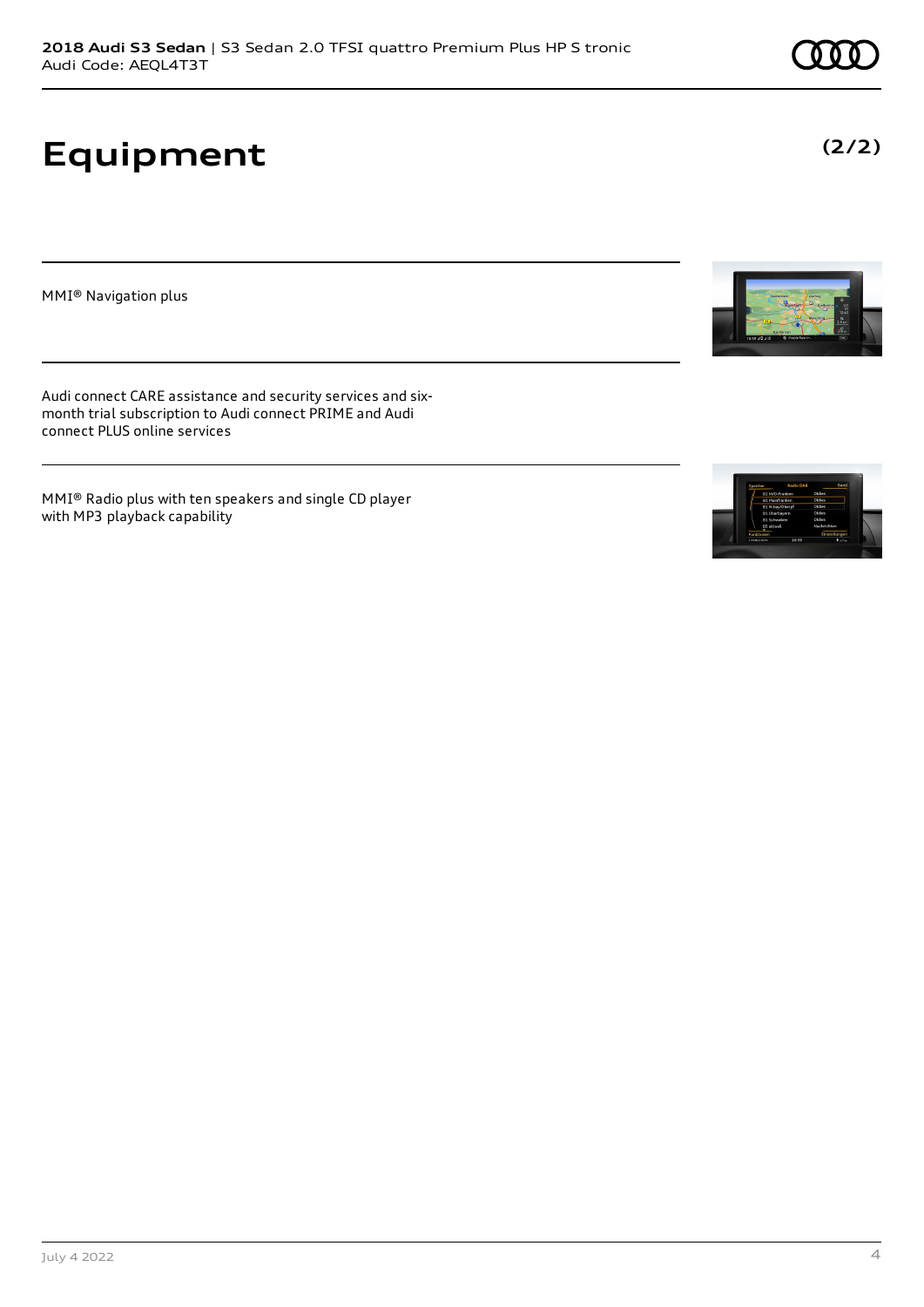## **Standard features**

## **Safety and Security**

| 4UB   | Driver and front passenger airbags                                  |
|-------|---------------------------------------------------------------------|
| 1AS   | Electronic Stability Control (ESC) with<br>traction control (ASR)   |
| UH1   | Electromechanical parking brake                                     |
| 8T2   | Cruise control with coast, resume and<br>accelerate features        |
| 6Y8   | Top track speed of 155 mph                                          |
| 4H3   | Integrated child door locks in rear doors                           |
| 1 N 7 | Progressive steering                                                |
| 7K6   | Tire-pressure monitoring system                                     |
| 4X3   | Front thorax side airbags and Sideguard®<br>head curtain airbags    |
| 8N6   | Rain/light sensor for automatic windshield<br>wipers and headlights |
| 413   | Audi advanced key-keyless start, stop and<br>entry                  |
| 3B7   | Lower Anchors and Tethers for Children<br>(LATCH) in rear seats     |
|       |                                                                     |

### **Exterior**

| 0PO | Dual exhaust outlets with chrome tips            |
|-----|--------------------------------------------------|
| 6XD | Power-adjustable heated exterior side<br>mirrors |
| 1S1 | Car jack                                         |
| 9T1 | Heated windshield washer nozzles                 |
| 514 | Rear lip spoiler                                 |
| 0N4 | 4-link rear suspension                           |
| 81T | Full LED headlights                              |
| 803 | Automatic headlights                             |
|     |                                                  |

8TB Rear fog lights

# **Exterior** 8SP LED taillights with dynamic turn signals

| 85P | LED taillights with dynamic turn signals          |
|-----|---------------------------------------------------|
| 4KC | Side and rear windows in heat-insulating<br>glass |
| 2UC | Sport suspension                                  |

### **Interior**

| 011             | Aluminum interior package (climate control<br>vent and door handle surrounds, mirror and<br>window control trims) |
|-----------------|-------------------------------------------------------------------------------------------------------------------|
| 3FB             | Panoramic sunroof                                                                                                 |
| VT <sub>5</sub> | Aluminum door sill inlays with S badging                                                                          |
| VF1             | Stainless steel pedal caps                                                                                        |
| 6N)             | Cloth headliner                                                                                                   |
| 9AK             | Dual-zone automatic climate control                                                                               |
| 417             | Auto-dimming interior rear view mirror with<br>digital compass                                                    |
| <b>QQ4</b>      | Ambient LED interior lighting package                                                                             |
| 2 PK            | Three-spoke multifunction flat-bottom sport<br>steering wheel with S badging and shift<br>paddles                 |
| 6E3             | Front center armrest                                                                                              |
| 7F9             | Leather-wrapped gear selector                                                                                     |
| 3 <sub>NU</sub> | Load-through facility                                                                                             |
| 4A3             | <b>Heated front seats</b>                                                                                         |
| 5TG             | Brushed Aluminum inlays                                                                                           |
|                 |                                                                                                                   |

### **Infotainment and Driver Assistance**

| 6K2 | Audi pre sense <sup>®</sup> front with pedestrian |
|-----|---------------------------------------------------|
|     | protection                                        |
|     |                                                   |

7X2 Parking system plus

## **(1/2)**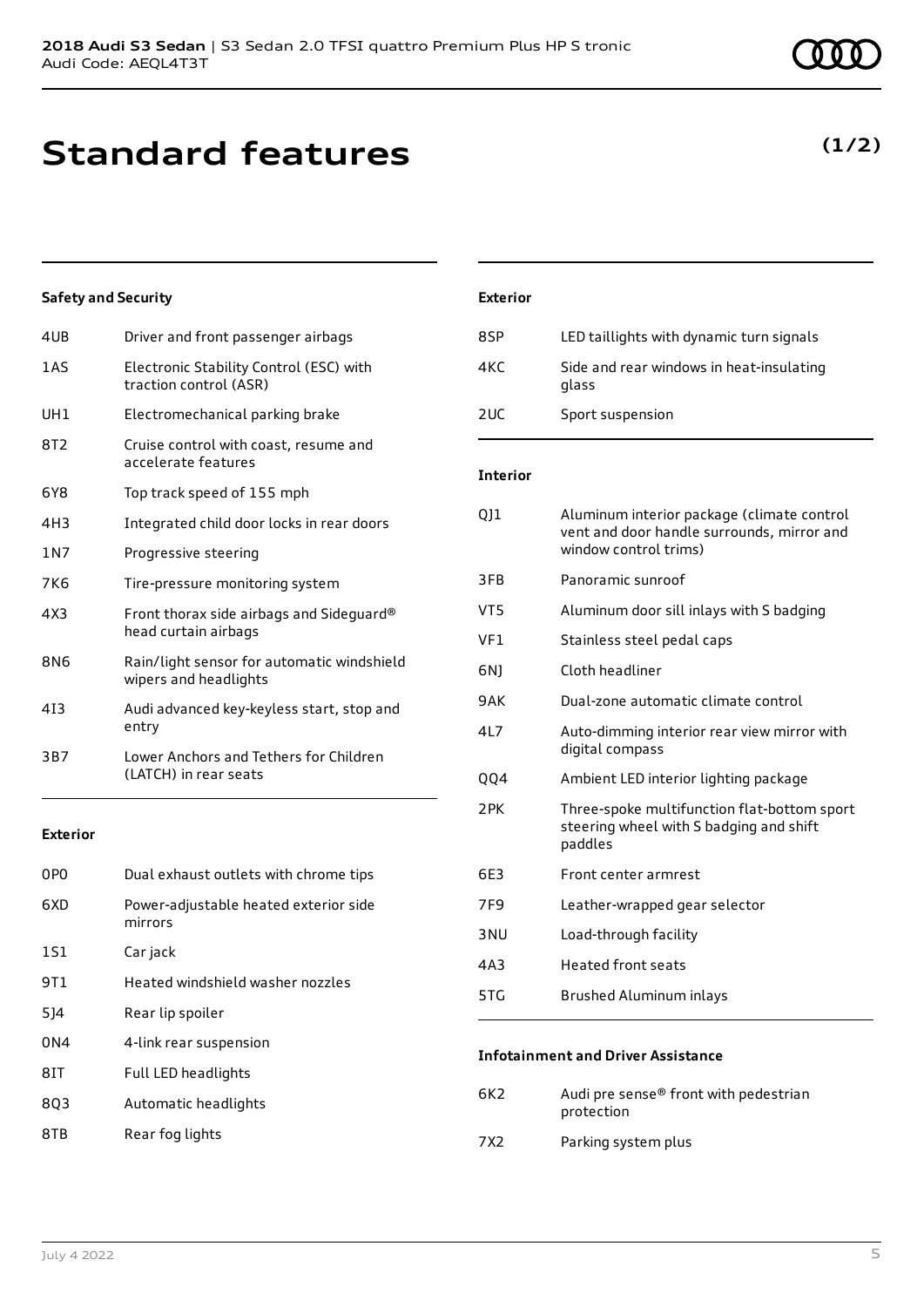## **Standard features**

## **Infotainment and Driver Assistance**

- 7W1 Audi pre sense® basic
- UI2 Audi smartphone interface including Apple CarPlay™ and Google™ Android Auto™ for compatible devices
- KA2 Rear view camera
- 7Y1 Audi side assist
- QV3 SiriusXM® Satellite Radio
- 9ZX BLUETOOTH® wireless technology preparation for compatible devices

## **(2/2)**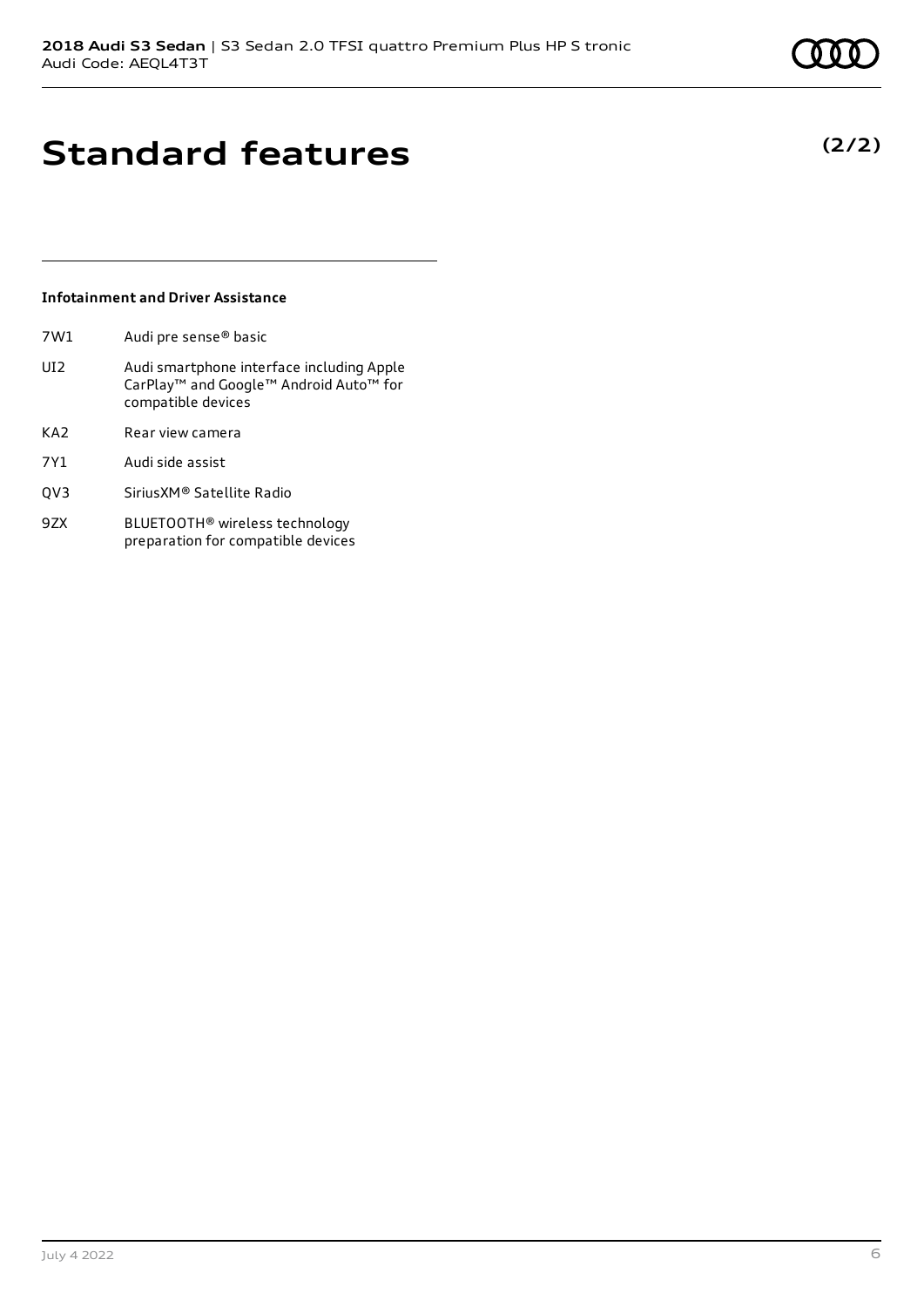## **Dealer remarks**

\* Bang & Olufsen Sound , Black Optic Dynamic Package, Blind spot sensor: Audi Side Assist warning, Fine Nappa Leather Seating Surfaces, Navigation System, S Sport Package, S Sport Seat Package, Technology Package, Wheels: 8.0" x 19" Audi Sport 5-V Spoke Design. CARFAX One-Owner. Priced below KBB Fair Purchase Price! We proudly serve Escondido,Oceanside,Carlsbad,Encinitas,Del Mar, Kearny Mesa,Poway,Temecula,San Diego,Rancho Bernardo,Rancho Santa Fe, Santee, El Cajon and all of San Diego County. Please call (888) 378-3469. 22/28 City/Highway MPG

Awards:

\* 2018 KBB.com 10 Most Awarded Brands\*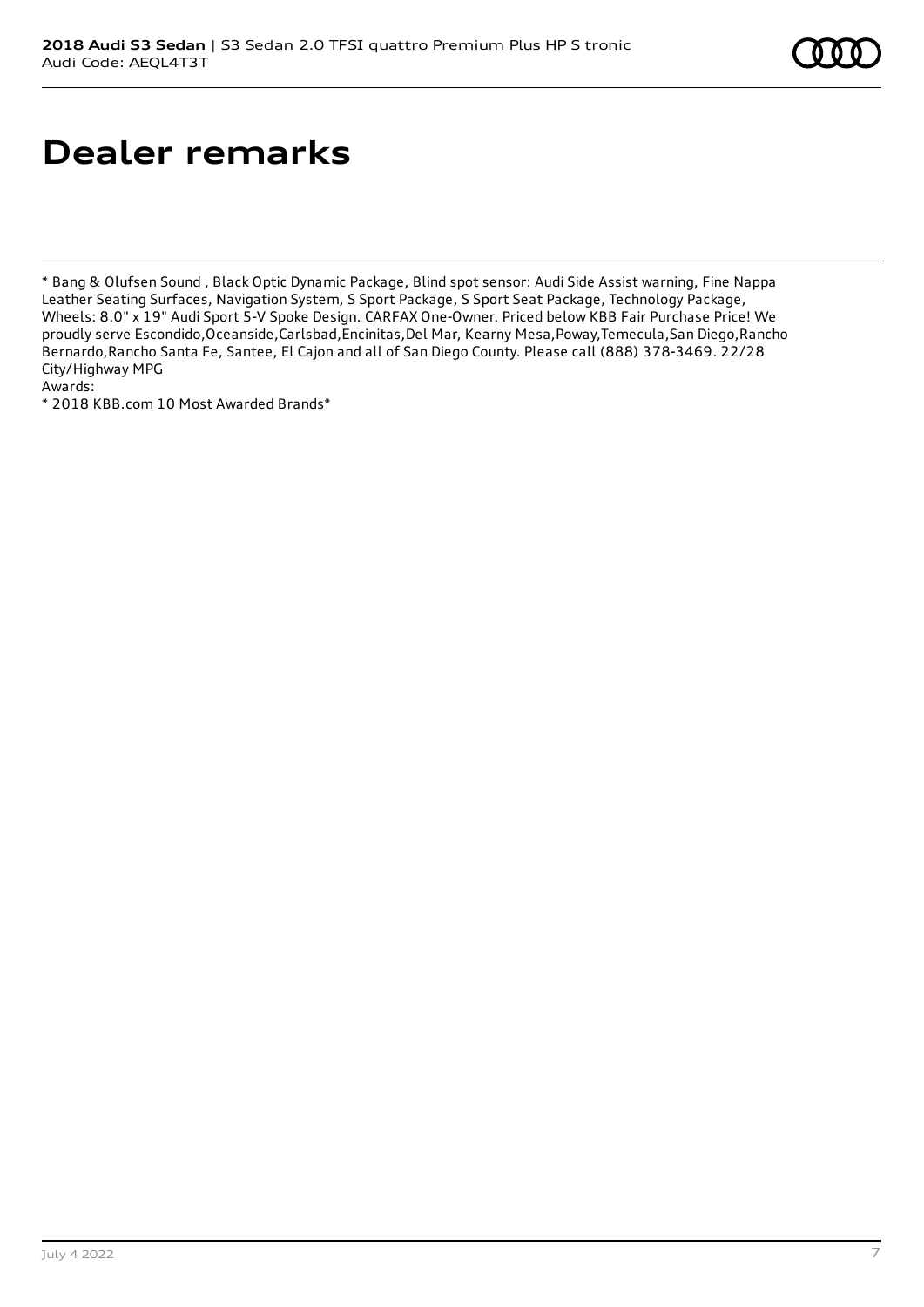## **Technical Specifications**

### **Engineering | Performance**

| Engine type                                 | Four-cylinder                                 |
|---------------------------------------------|-----------------------------------------------|
| Acceleration (0 - 60<br>mph)                | 4.6 seconds seconds                           |
| Engine block                                | Cast-iron                                     |
| Induction/fuel injection Turbocharged/TFSI® |                                               |
| Displacement                                | 2.01                                          |
| Cylinder head                               | Aluminum-alloy                                |
| Max. output ps/hp                           | 292 @ 5,400 - 6,200 rpm @ rpm                 |
| stroke                                      | Displacement/Bore and 1,984/82.5 x 92.8 cc/mm |
| Top track speed <sup>1</sup>                | 155 mph mph                                   |
| Torque                                      | 280 @ 1,900 - 5,300 rpm lb-<br>ft@rpm         |
| Valvetrain                                  | 16-valve DOHC                                 |

### **Transmission | Drivetrain**

| Gear ratios: 6th         | 0.793:1                                                                                                             |
|--------------------------|---------------------------------------------------------------------------------------------------------------------|
| Gear ratios: Final Drive | 1st-4th 4.471: 1, 5th-6th 3.304: 1                                                                                  |
| Gear ratios: 7th         | 0.661:1                                                                                                             |
| Gear ratios: 4th         | 1.040:1                                                                                                             |
| Transmission             | Seven-speed S tronic <sup>®</sup> dual-clutch<br>automatic transmission and<br>quattro <sup>®</sup> all-wheel drive |
| Gear ratios: 5th         | 0.860:1                                                                                                             |
| Gear ratios: 2nd         | 2.750:1                                                                                                             |
| Gear ratios: 3rd         | 1.897:1                                                                                                             |
| Gear ratios: Reverse     | 2.901:1                                                                                                             |
| Gear ratios: 1st         | 3.190:1                                                                                                             |
|                          |                                                                                                                     |

### **Steering**

| Steering type                              | Electromechanical power steering<br>system |
|--------------------------------------------|--------------------------------------------|
| Turning diameter, curb- 36.1 ft<br>to-curb |                                            |
| Steering ratio                             | 14.3:1                                     |

### **Suspension**

| Front axle | MacPherson strut front suspension |
|------------|-----------------------------------|
| Rear axle  | Four-link rear suspension         |

| Electrical system |                 |
|-------------------|-----------------|
| Alternator        | 14 Volts - 320A |

Alternator 14 Volts - 320A Battery 12 Volts - 59Ah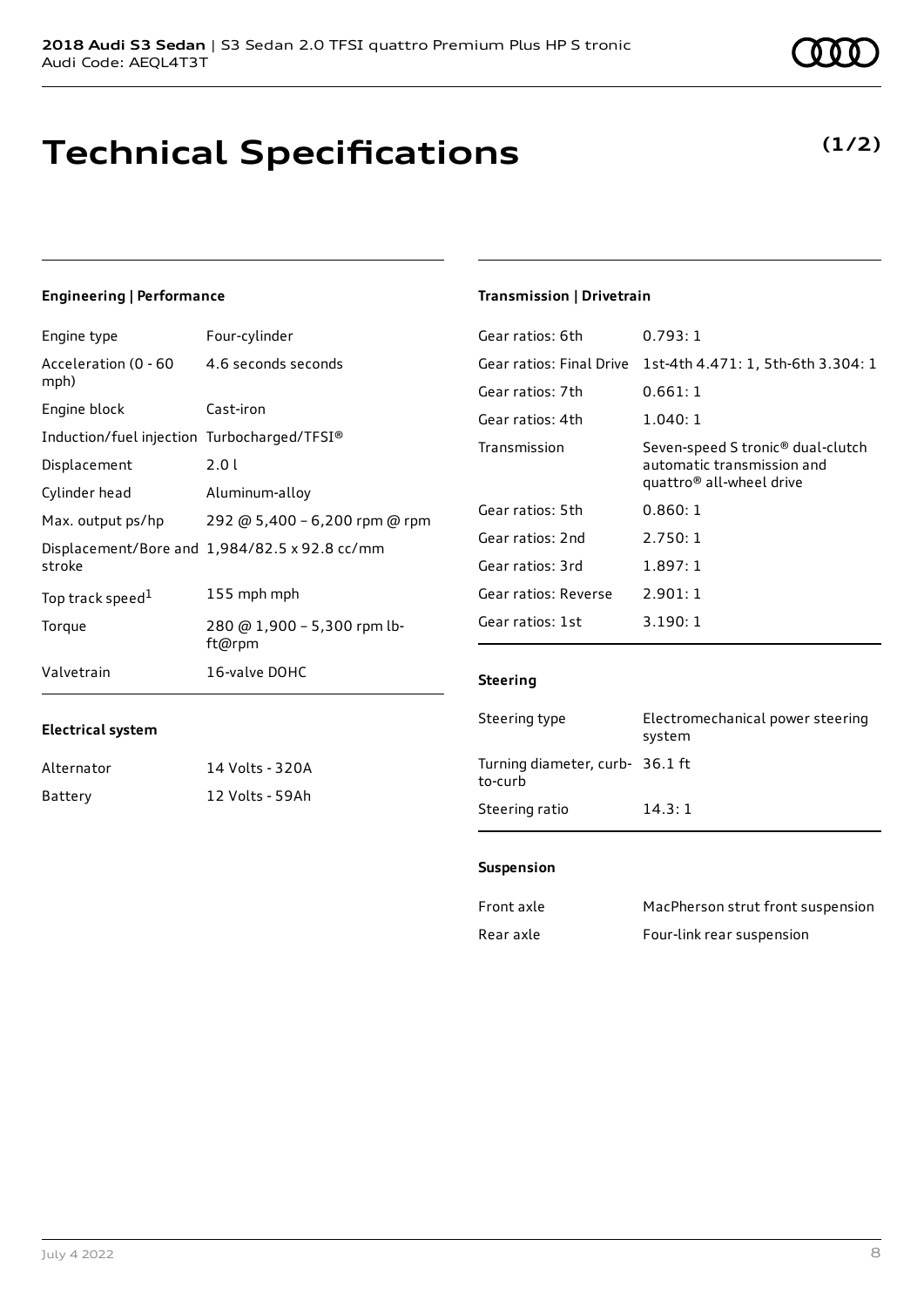**Warranty | Maintenance**

## **Exterior Measurements**

| Length                        | 175.8 in |
|-------------------------------|----------|
| Wheelbase                     | 103.6 in |
| Drag coefficient              | 0.31 Cw  |
| Overall width with<br>mirrors | 77 2 in  |
| Track rear                    | 60.1 in  |
| <b>Track front</b>            | 61.1 in  |
| Curb weight                   | 3,461 lb |
|                               |          |

## **Technical Specifications**

## **Brakes**

| Front brakes         | 13.4 (ventilated disc) in                                                                         | Seat        |
|----------------------|---------------------------------------------------------------------------------------------------|-------------|
| Rear brakes          | 12.2 (ventilated disc) in                                                                         | Shor        |
| Parking brake        | Electromechanical                                                                                 | Hea<br>sunr |
| <b>Body</b>          |                                                                                                   | Leg         |
|                      |                                                                                                   | Shor        |
| Material             | Lightweight construction<br>technology - fully galvanized steel<br>unibody with aluminum hood and | Hea<br>sunr |
|                      | front subframe                                                                                    | Leg         |
| Corrosion protection | Multistep anti-corrosion protection                                                               | Card        |

Vehicle Limited Warranty

comes first) NO CHARGE first scheduled maintenance

Warranty 4-year/50,000-mile Audi New

Maintenance 12-month/10,000-mile (whichever

## **Interior measurements**

| Seating capacity                          | 5                    |
|-------------------------------------------|----------------------|
| Shoulder room, rear                       | 53.0 in              |
| Head room with front<br>sunroof           | $36.5$ in            |
| Leg room, rear                            | $35.1$ in            |
| Shoulder room, front                      | 54.8 in              |
| Head room with rear<br>sunroof            | $36.1$ in            |
| Leg room, front                           | 41.2 in              |
| Cargo volume, rear<br>seatbacks up/folded | 10.0/NA cu ft, cu ft |





## **(2/2)**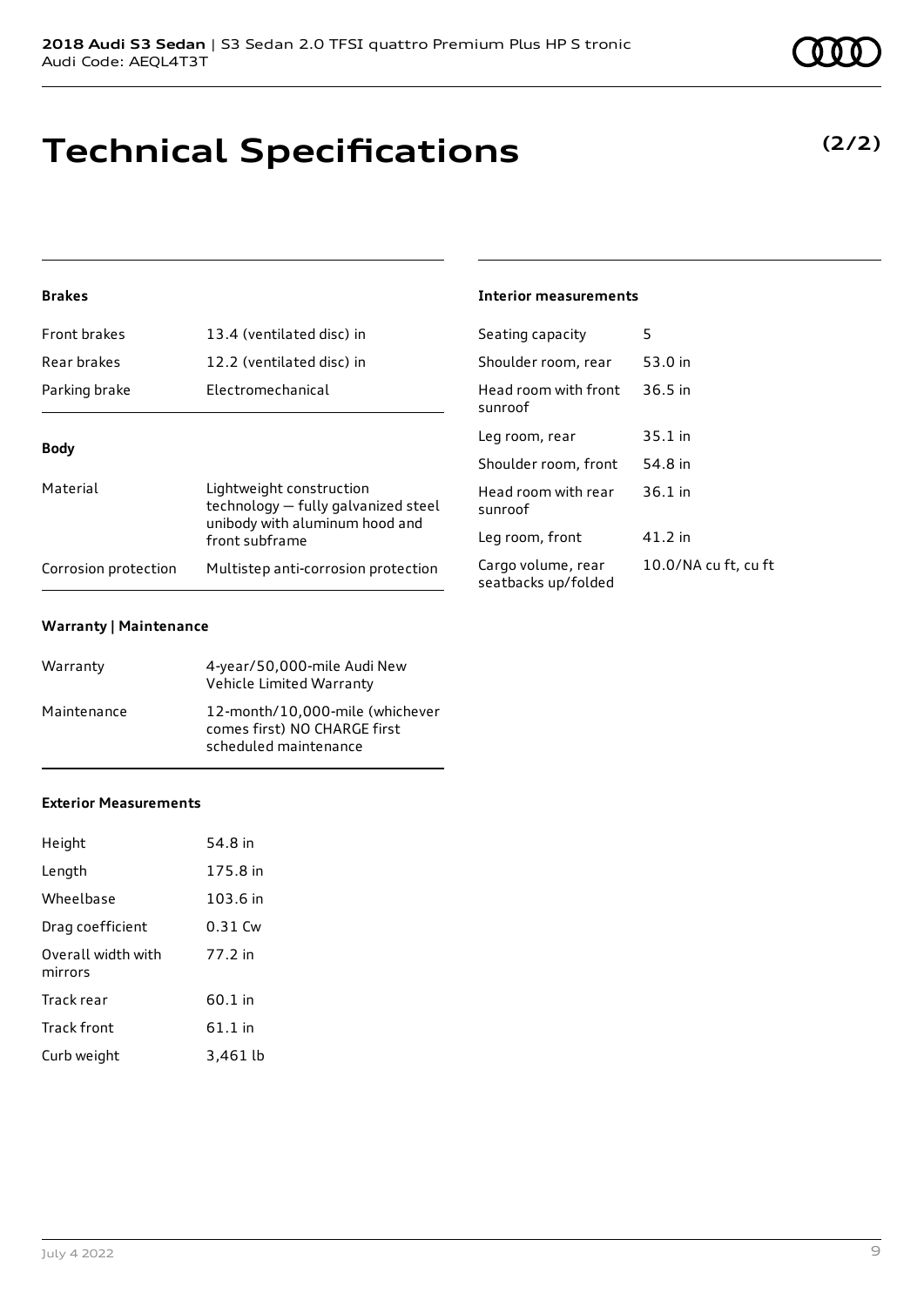## **Consumption- and emission**

### **Consumption by NEDC**

| urban       | 22 mpg   |
|-------------|----------|
| extra-urban | 28 mpg   |
| combined    | $25$ mpg |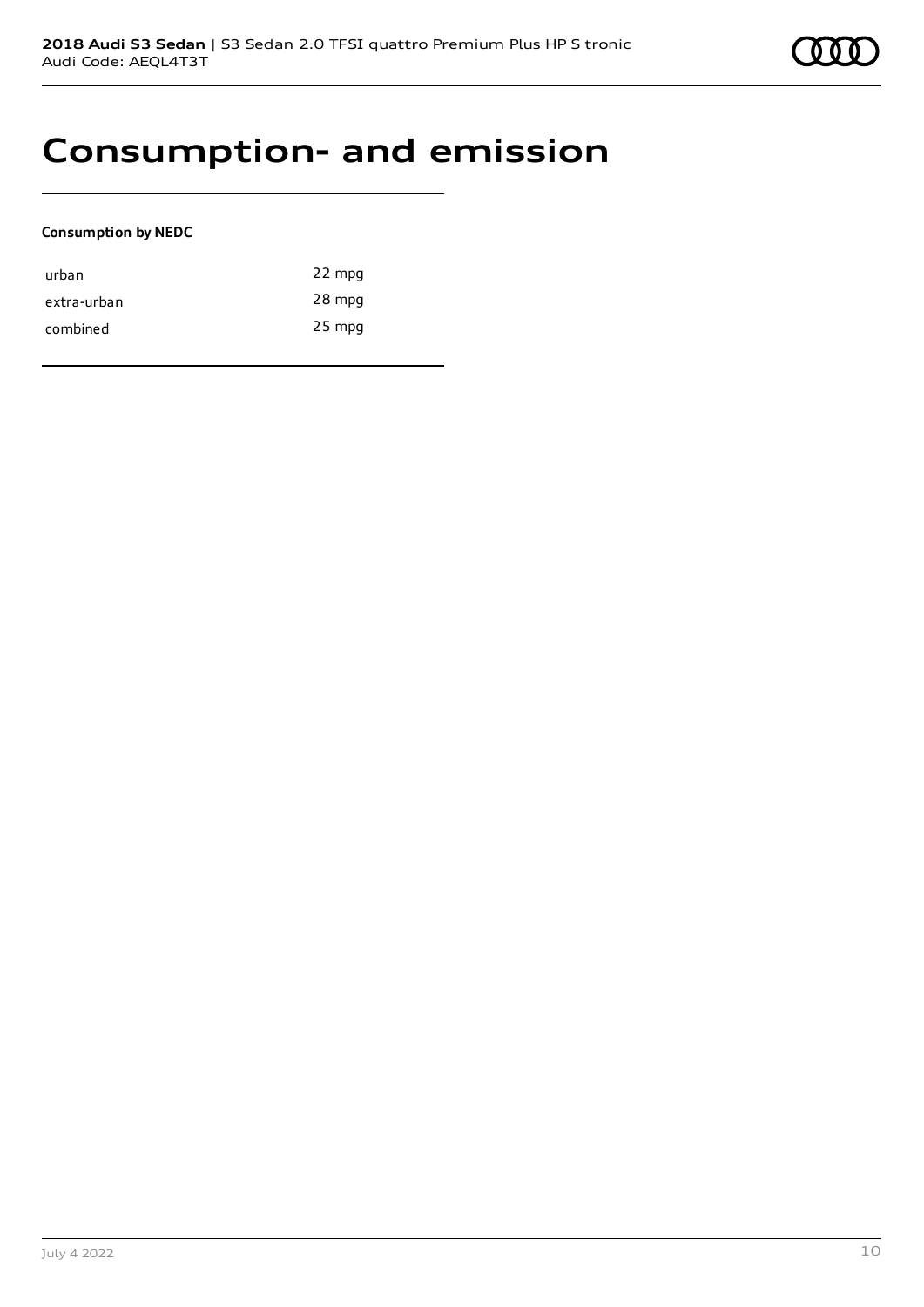

## **Contact**

Dealer **Audi Escondido**

1556 Auto Park Way 92029 Escondido **CA** 

Phone: +17605206600 FAX: 7605206555

www: [https://www.escondidoaudica.com](https://www.escondidoaudica.com/)